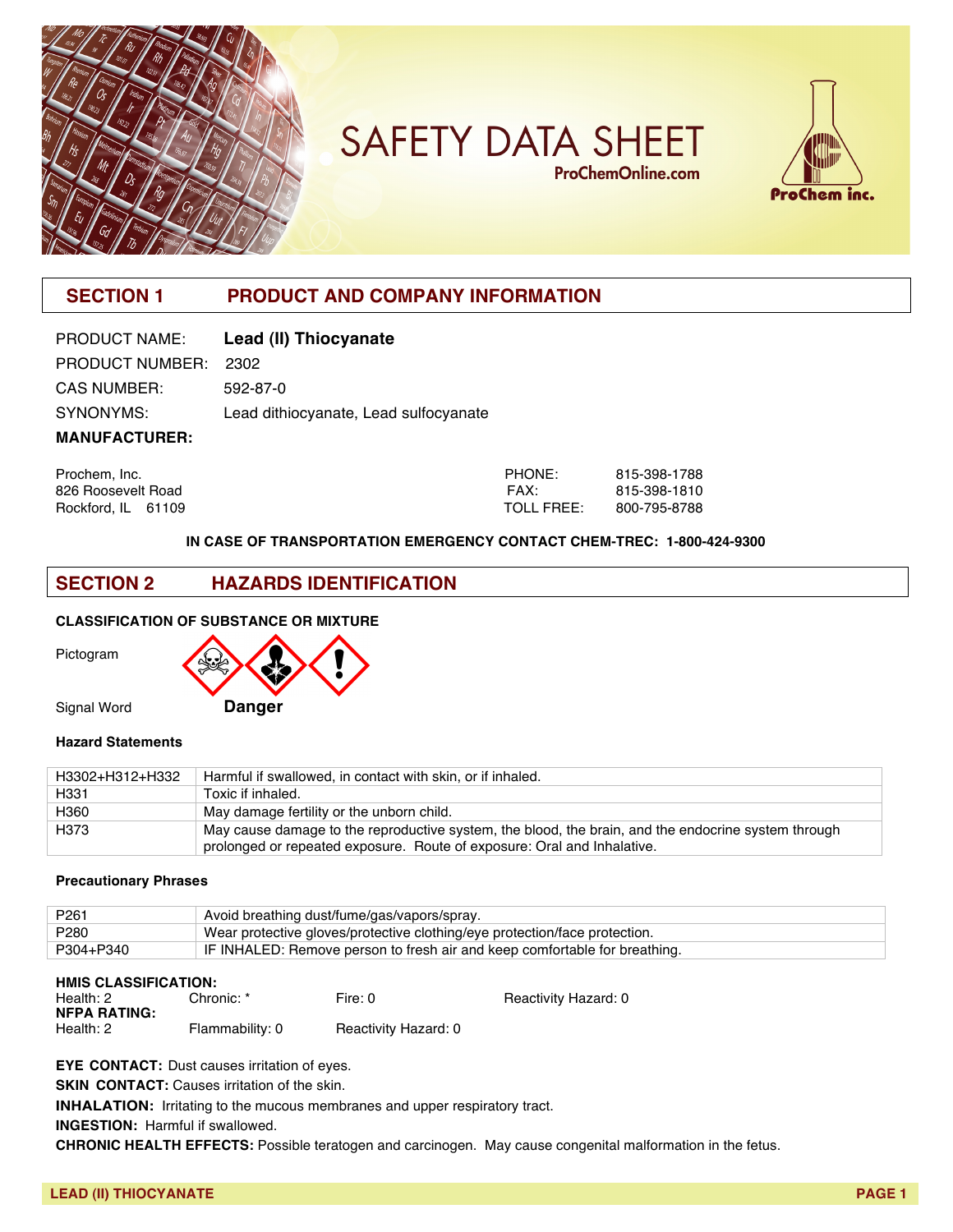# **SECTION 3 COMPOSITION / INFORMATION ON INGREDIENTS**

Formula: Pb(SCN)<sub>2</sub>

Molecular Weight: 323.35

| <b>CHEMICAL NAME</b>  | CAS#     | ‰   |
|-----------------------|----------|-----|
| Lead (II) Thiocyanate | 592-87-0 | 100 |
|                       |          |     |

# **SECTION 4 FIRST AID MEASURES**

**EYE EXPOSURE:** Immediately flush the eyes with copious amounts of water for at least 15 minutes. Assure flushing under eyelids. A victim may need assistance in keeping their eyelids open. Get immediate competent medical attention. **SKIN EXPOSURE**: Wash affected area with plenty of water. Remove contaminated clothes if necessary. Seek medical assistance if irritation persists.

**INHALATION:** Remove to fresh air and keep at rest. Closely monitor the victim for signs of respiratory problems, such as difficulty in breathing, coughing, wheezing, or pain. In such cases, seek immediate medical assistance. **INGESTION:** Do not induce vomiting. Seek medical assistance immediately.

### **SECTION 5 FIREFIGHTING MEASURES**

**FLASH POINT: Product is not flammable** 

**AUTO IGNITION TEMPERATURE:** Not available

**EXPLOSION LIMITS:** Not available

**EXTINGUISHING MEDIUM:** Use fire fighting measures that suit the surrounding fire.

**SPECIAL FIRE FIGHTING PROCEDURES**: Wear self-contained, approved breathing apparatus and full protective clothing, including eye protection and boots.

**HAZARDOUS COMBUSTION AND DECOMPOSITION PRODUCTS**: Sulfur oxides, nitrogen oxides, carbon oxides, hydrogen cyanide, and lead oxide.

# **SECTION 6 ACCIDENTAL RELEASE MEASURES**

**PERSONAL PRECAUTIONS:** Wear all appropriate equipment when using this material. Ensure adequate ventilation. Avoid dust formation and breathing dust.

**ENVIRONMENTAL PRECAUTIONS:** Prevent spillage from entering drains or allowing to be released into the environment. **METHODS AND MATERIALS FOR CONTAINMENT AND CLEANING UP:** Sweep up and place in suitable container for proper disposal. Do not flush with water.

### **SECTION 7 HANDLING AND STORAGE**

**PRECAUTIONS FOR SAFE HANDLING:** Wear appropriate personal protective equipment. Ensure adequate ventilation. Avoid contact with skin and eyes.

**CONDITIONS FOR SAFE STORAGE:** Store in cool, dry, and well-ventilated area. Store away from oxidizing agents, water, and moisture. Do not store with acids.

# **SECTION 8 EXPOSURE CONTROLS AND PERSONAL PROTECTION**

#### **EXPOSURE CONTROLS:**

| Component                   | _imits<br><b>xposure</b> | Basis      | ∠ntitv       |
|-----------------------------|--------------------------|------------|--------------|
| $L$ ead (II)<br>Thiocyanate | 0.05<br>ma/m             | <b>TWA</b> | <b>ACGIH</b> |
|                             | ).05<br>ma/m             | <b>TWA</b> | <b>NIOSH</b> |

TWA: Time Weighted Average over 8 hours of work.

**EYE PROTECTION**: Wear chemical safety glasses or goggles and face shield.

**SKIN PROTECTION:** Wear nitrile or rubber gloves, and a complete suit protecting against chemicals.

**VENTILATION:** Provide local exhaust, preferably mechanical.

**RESPIRATOR:** Use an approved respirator.

**ADDITIONAL PROTECTION:** Provide eyewash stations, quick-drench showers and washing facilities accessible to areas of use and handling.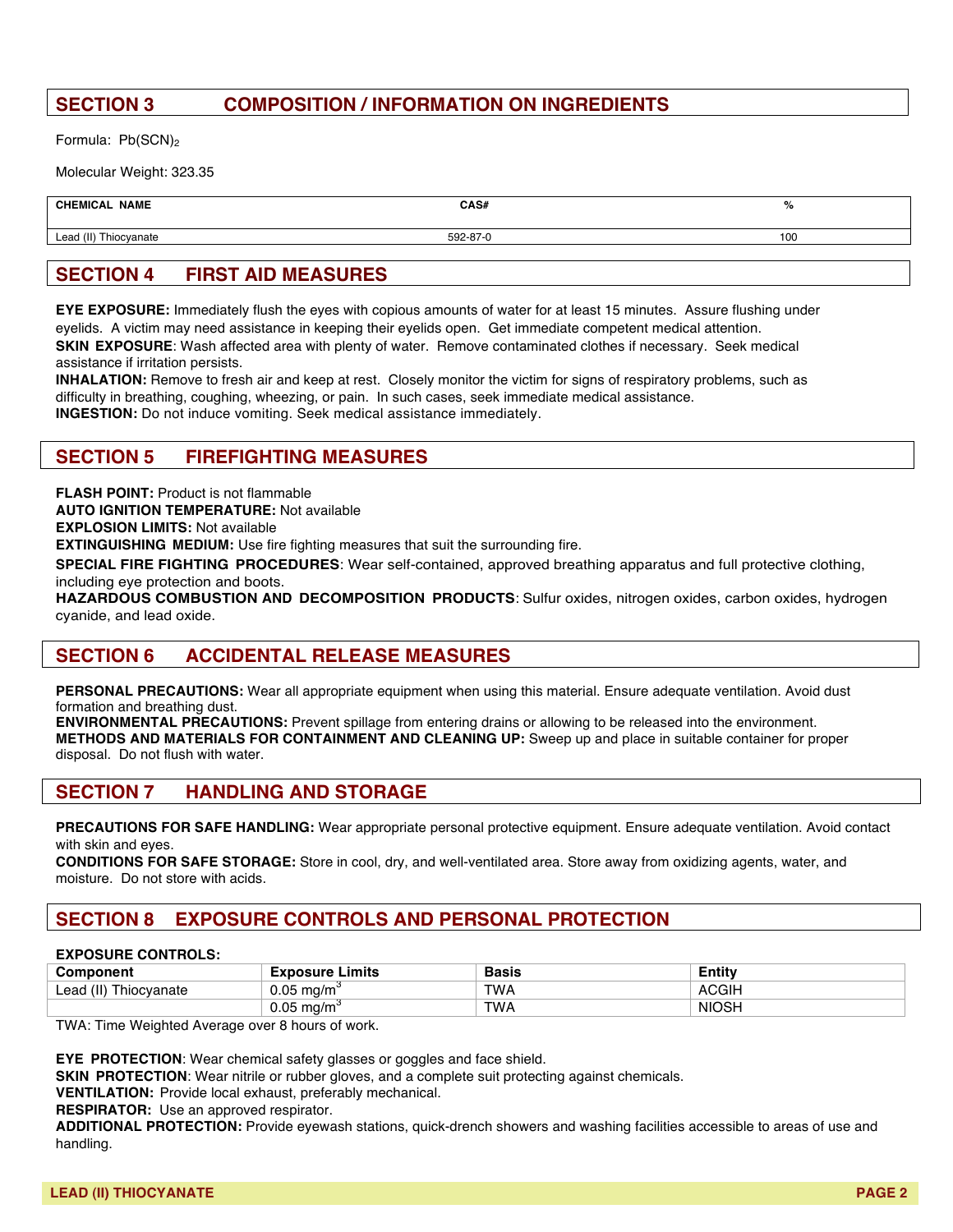# **SECTION 9 PHYSICAL AND CHEMICAL PROPERTIES**

**COLOR AND FORM:** White to yellow powder **ODOR:** None **MOLECULAR WEIGHT:** 323.35 **BOILING POINT**: No data available **MELTING POINT:** 190° C **SPECIFIC GRAVITY:** 3.82 gm/ml **VAPOR DENSITY:** No data available **SOLUBILITY:** Soluble

# **SECTION 10 STABILITY AND REACTIVITY**

**STABILITY:** Stable **HAZARDOUS POLYMERIZATION:** Will not occur **CONDITIONS TO AVOID**: No data available **INCOMPATIBILITY:** Acids, nitrates, nitrites, and strong oxidizing agents. **DECOMPOSITION PRODUCTS**: Sulfur oxides, nitrogen oxides, carbon oxides, hydrogen cyanide, and lead oxide.

# **SECTION 11 TOXICOLOGICAL DATA**

**ACUTE TOXICITY:** No data available **CARCINOGENIC EFFECTS:** Possible human carcinogen **MUTAGENIC EFFECTS:** Not available **TETRATOGENIC EFFECTS:** Not available **CHRONIC TOXICITY:** Not available **RTECS:** No data

To the best of our knowledge the toxicological effects of this compound have not been fully investigated.

### **SECTION 12 ECOLOGICAL DATA**

No information available

### **SECTION 13 DISPOSAL CONSIDERATIONS**

Dispose of in according to local, state, and federal regulations.

### **SECTION 14 TRANSPORTATION DATA**

(Lead (II) Thiocyanate) (Lead (II) Thiocyanate) CLASS 6.1 CLASS 6.1 PG III PG III PG III PG III PG III PG III PG III PG III PG III PG III PG III PG III

#### **DOT:** UN2291 **IATA:** UN2291

Lead compounds, soluble, n.o.s. Lead compound, soluble, n.o.s.

Marine Pollutant: No

### **SECTION 15 REGULATORY INFORMATION**

**SARA 302/304:** Not Listed **SARA 311/312:** Acute Health Hazard, Chronic Health Hazard **SARA (TITLE 313):** Not listed